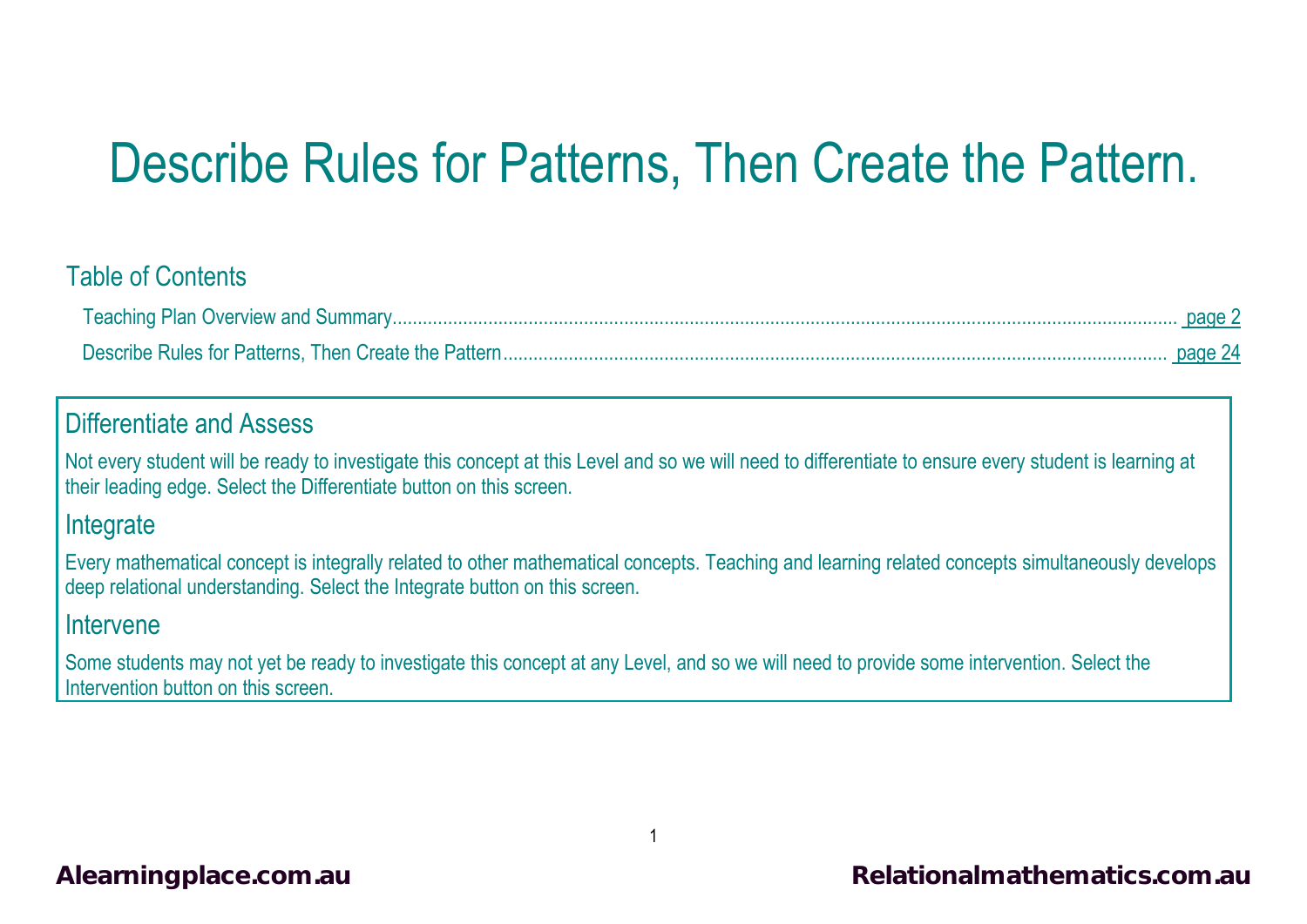# <span id="page-1-0"></span>**DESCRIBE RULES FOR PATTERNS, THEN CREATE THE PATTERN.**

### **EXPLICIT TEACHING PLAN OVERVIEW PAGE**

**THIS PAGE IS A SUMMARY OF THE EXPLICIT TEACHING PLAN, INCLUDING STRATEGIC QUESTIONS, AND DESRIBING THE SEQUENCE WHICH WILL OCCUR OVER MULTIPLE LESSONS.**

**RESOURCES: PLAYING CARDS,PENCIL, PAPER**

| <b>WHAT COULD WE DO?</b> | WHAT LANGUAGE COULD WE USE TO EXPLAIN AND ASK QUESTIONS? |
|--------------------------|----------------------------------------------------------|
| Children:                | Children                                                 |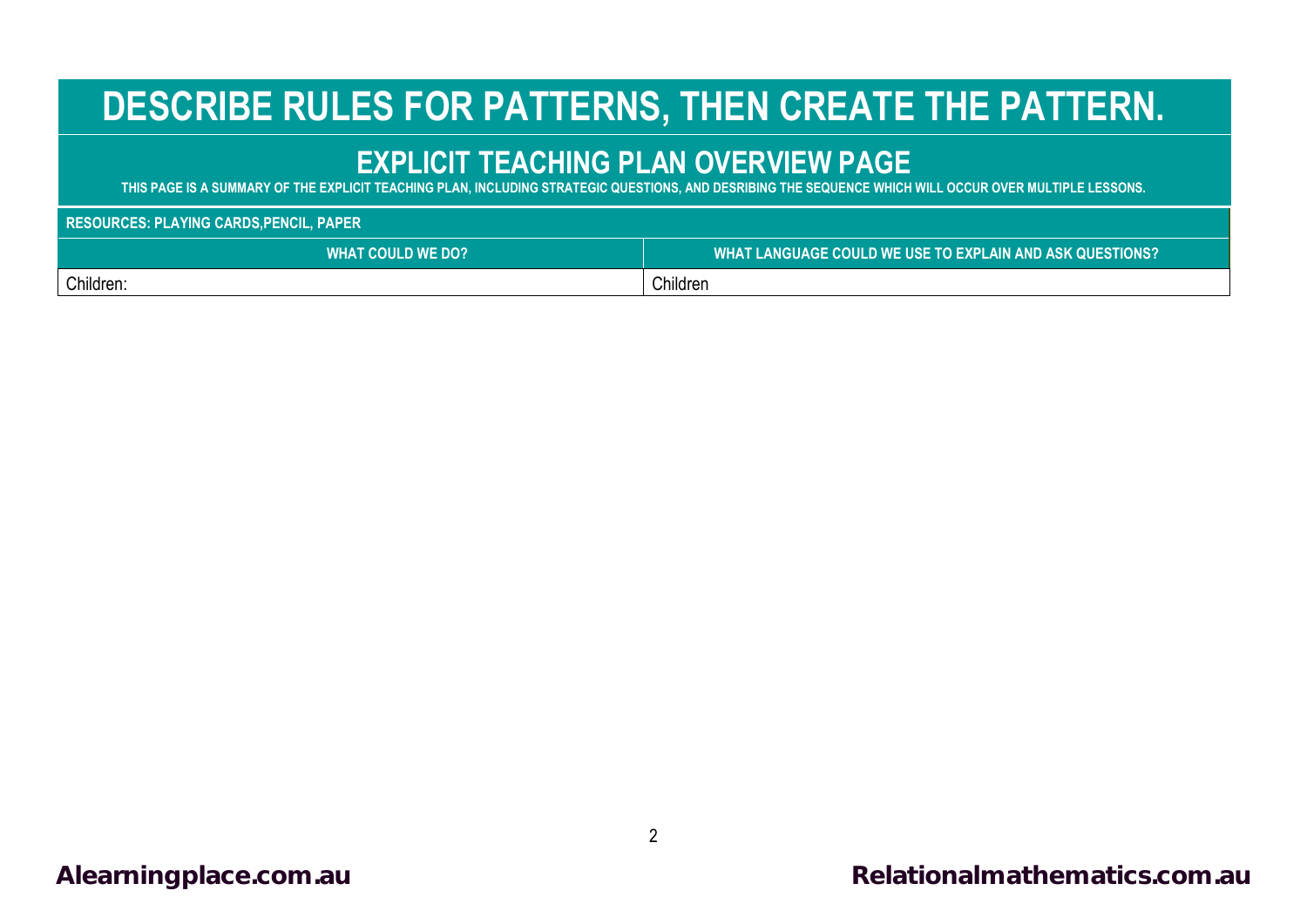| record number patterns that increase by repeatedly adding whole numbers, for<br>example, 50, 60, 70, 80,<br>describe an informal rule to describe the way the pattern repeats, for example,<br>rule: start at 50 and repeatedly add 10<br>record number patterns that increase by repeatedly subtracting whole<br>numbers, 50, 48, 46, 44, 42, 40,<br>describe an informal rule to describe the way the pattern repeats, for example,<br>rule: start at 50 and repeatedly subtract 2<br>Describe an informal rule to describe the way a pattern repeats by adding<br>whole numbers, for example, rule: start at 50 and repeatedly add 5<br>Create the pattern that follows the rule, for example, 50, 55, 60, 65, 70, 75,<br>Describe an informal rule to describe the way a pattern repeats by subtracting<br>whole numbers, for example, start at 48 and repeatedly subtract 3<br>Create the pattern that follows the rule, for example, 48, 45, 42, 39, 36, | ask one another questions about number patterns informal rules, for example,<br>how could we record number patterns that increase by repeatedly adding<br>numbers?<br>how could we describe the way this pattern repeats in a rule?<br>how could we record number patterns that increase by repeatedly subtracting<br>numbers?<br>how could we describe the way this pattern repeats in a rule?<br>how could we describe the way a pattern repeats in a rule?<br>how could we record a number pattern that follows the rule? |
|----------------------------------------------------------------------------------------------------------------------------------------------------------------------------------------------------------------------------------------------------------------------------------------------------------------------------------------------------------------------------------------------------------------------------------------------------------------------------------------------------------------------------------------------------------------------------------------------------------------------------------------------------------------------------------------------------------------------------------------------------------------------------------------------------------------------------------------------------------------------------------------------------------------------------------------------------------------|------------------------------------------------------------------------------------------------------------------------------------------------------------------------------------------------------------------------------------------------------------------------------------------------------------------------------------------------------------------------------------------------------------------------------------------------------------------------------------------------------------------------------|
|----------------------------------------------------------------------------------------------------------------------------------------------------------------------------------------------------------------------------------------------------------------------------------------------------------------------------------------------------------------------------------------------------------------------------------------------------------------------------------------------------------------------------------------------------------------------------------------------------------------------------------------------------------------------------------------------------------------------------------------------------------------------------------------------------------------------------------------------------------------------------------------------------------------------------------------------------------------|------------------------------------------------------------------------------------------------------------------------------------------------------------------------------------------------------------------------------------------------------------------------------------------------------------------------------------------------------------------------------------------------------------------------------------------------------------------------------------------------------------------------------|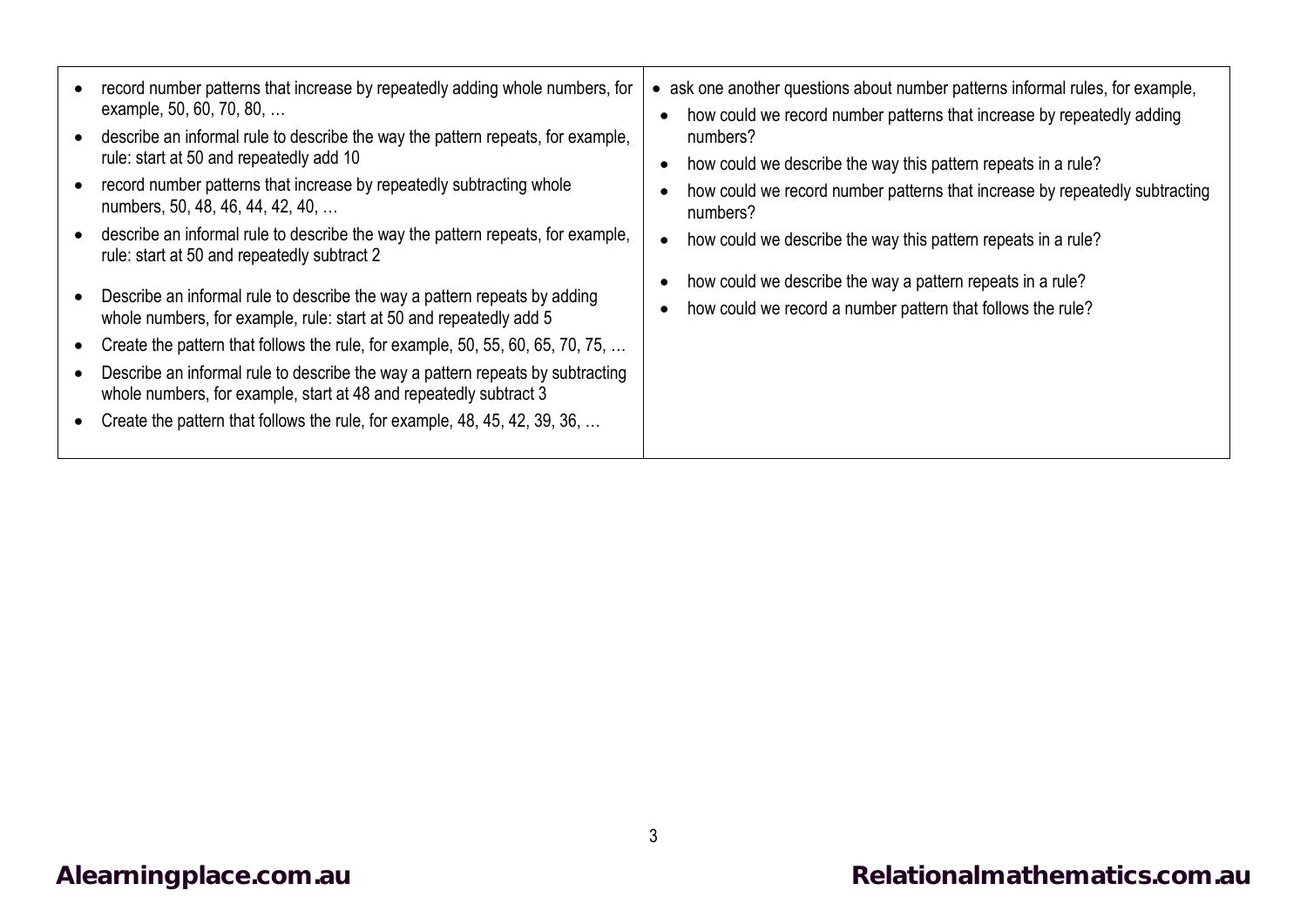## **DESCRIBE RULES FOR PATTERNS, THEN CREATE THE PATTERN.**

#### **EXPLICIT TEACHING PLAN**

**FULL EXPLICIT TEACHING PLAN, EMBEDDING DEEP RELATIONAL UNDERSTANDING, METALANGUAGE, AND QUESTIONS THAT MAY BE USED OVER MULTIPLE LESSONS.**

| <b>WHAT COULD WE DO?</b>                                                                                               | WHAT LANGUAGE COULD WE USE TO EXPLAIN AND ASK QUESTIONS?                                  |
|------------------------------------------------------------------------------------------------------------------------|-------------------------------------------------------------------------------------------|
| Children think about, talk and listen to a friend about, then have the opportunity to<br>share what they already know. | Today brings an investigation about number patterns.<br>▶                                 |
|                                                                                                                        | What do you know about number patterns?<br>▶                                              |
|                                                                                                                        | Talk about number patterns with a friend.                                                 |
|                                                                                                                        | Is anyone ready to share what they are thinking about number patterns?                    |
|                                                                                                                        |                                                                                           |
|                                                                                                                        |                                                                                           |
|                                                                                                                        | We've investigated patterns.                                                              |
|                                                                                                                        | And we found that patterns have a part that repeats.                                      |
|                                                                                                                        | Today we're going to investigate patterns that repeat by adding or subtracting.           |
| Record a number pattern that increases through addition, for example, 50, 60, 70,<br>$80, 90, 100, \ldots$             | Is this a pattern?<br>▶                                                                   |
|                                                                                                                        | Is there a part that repeats?<br>▶                                                        |
|                                                                                                                        | How does this pattern repeat?                                                             |
|                                                                                                                        | Does this pattern repeat by adding 10?                                                    |
|                                                                                                                        | Could we describe the way this pattern repeats as, start at 50, and repeatedly<br>add 10? |
| Record, for example, rule: start at 50 and repeatedly add 10                                                           | Let's record as a rule to describe the pattern.                                           |
|                                                                                                                        |                                                                                           |
|                                                                                                                        |                                                                                           |
|                                                                                                                        |                                                                                           |
| Record a number pattern that decreases through subtraction, for example, 50, 48,                                       | 4                                                                                         |

[Alearningplace.com.au](https://alearningplace.com.au/) *Alearningplace.com.au* **[Relationalmathematics.com.au](http://relationalmathematics.com.au/)**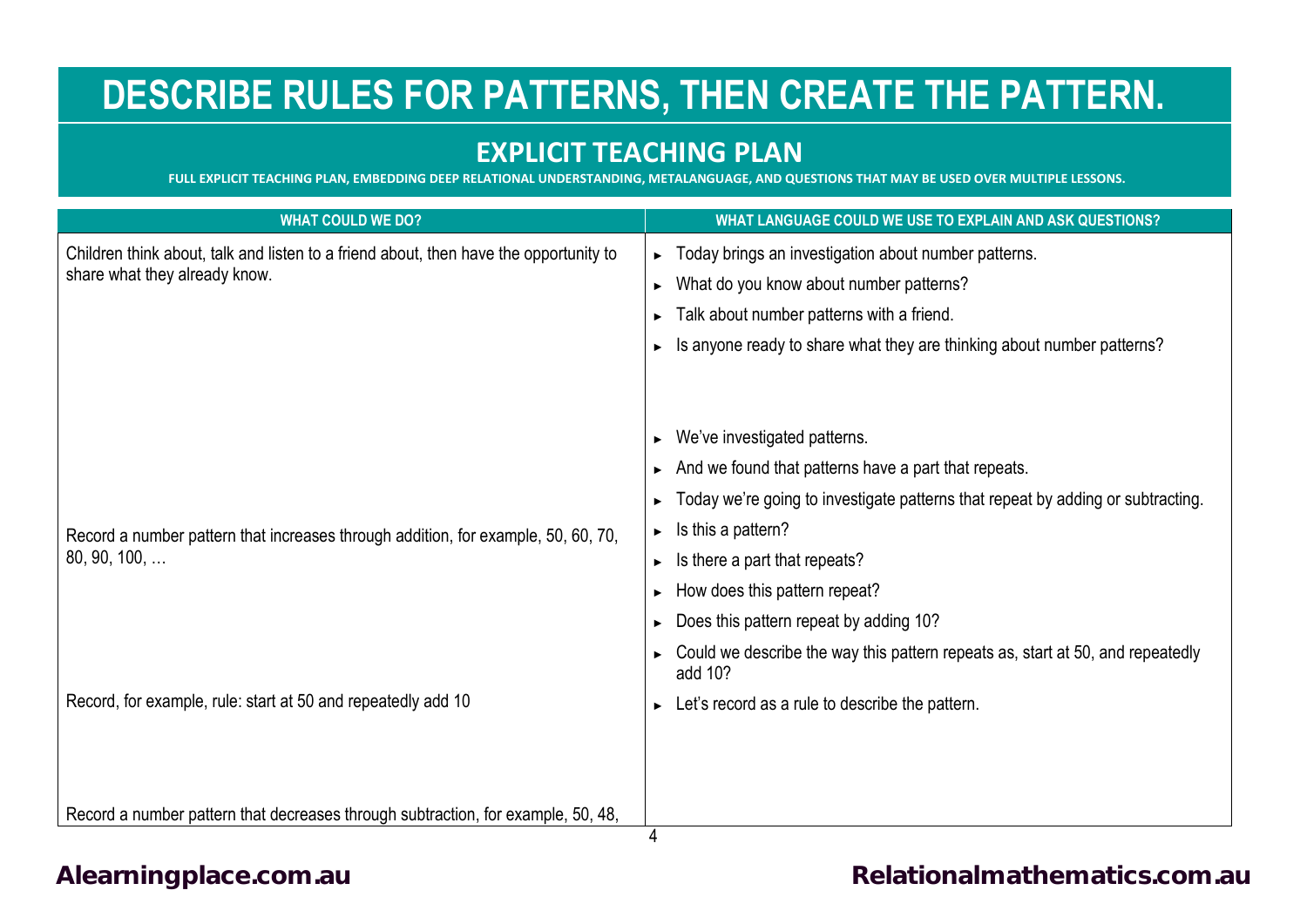| 46, 44, 42, 40,                                                       | Is this a pattern?<br>$\blacktriangleright$                                                    |
|-----------------------------------------------------------------------|------------------------------------------------------------------------------------------------|
|                                                                       | Is there a part that repeats?<br>▶                                                             |
|                                                                       | How does this pattern repeat?                                                                  |
|                                                                       | Does this pattern repeat by subtracting 2?                                                     |
| Record, for example, rule: start at 50 and repeatedly subtract 2      | Could we describe the way this pattern repeats as, start at 50, and repeatedly<br>subtract 2?  |
|                                                                       | $\triangleright$ Let's record as a rule to describe the pattern.                               |
|                                                                       |                                                                                                |
|                                                                       | Let's describe a rule, then create a number pattern that follows it.                           |
| Display the rule, for example, rule: start at 50 and repeatedly add 5 | What rule could we describe?                                                                   |
| Record, for example, 50                                               | Could the rule be, start at 50 and repeatedly add 5?                                           |
| Record, for example, 50, 55, 60, 65, 70, 75,                          | The rule tells us to start at 50.                                                              |
|                                                                       | The rule tells us to repeatedly add 5.                                                         |
| Record, for example, 50, 55, 60, 65, 70, 75,                          | Will this pattern ever end?                                                                    |
|                                                                       | Could we record 3 dots to show that the number pattern continues?                              |
|                                                                       | Does our number pattern follow our rule?                                                       |
|                                                                       | Does our number pattern start at 50?<br>▶                                                      |
|                                                                       | Does our number pattern repeat by adding 5?                                                    |
|                                                                       | Let's describe another, then create a number pattern that follows it.<br>$\blacktriangleright$ |
| Record, for example, rule: start at 48 and repeatedly subtract 3      | What rule could we describe?<br>▶                                                              |
|                                                                       | Could the rule be, start at 48 and repeatedly subtract 3.                                      |
| Record, for example, 48,                                              | Let's record our number pattern.                                                               |
| Record, for example, 48, 45, 42, 39, 36,                              | The rule tells us to start at 48.                                                              |
|                                                                       | The rule tells us to repeatedly subtract 3.                                                    |
| Record, for example, 48, 45, 42, 39, 36,                              | Will this pattern ever end?                                                                    |
|                                                                       | 5                                                                                              |

### [Alearningplace.com.au](https://alearningplace.com.au/) **Alearningplace.com.au [Relationalmathematics.com.au](http://relationalmathematics.com.au/)**